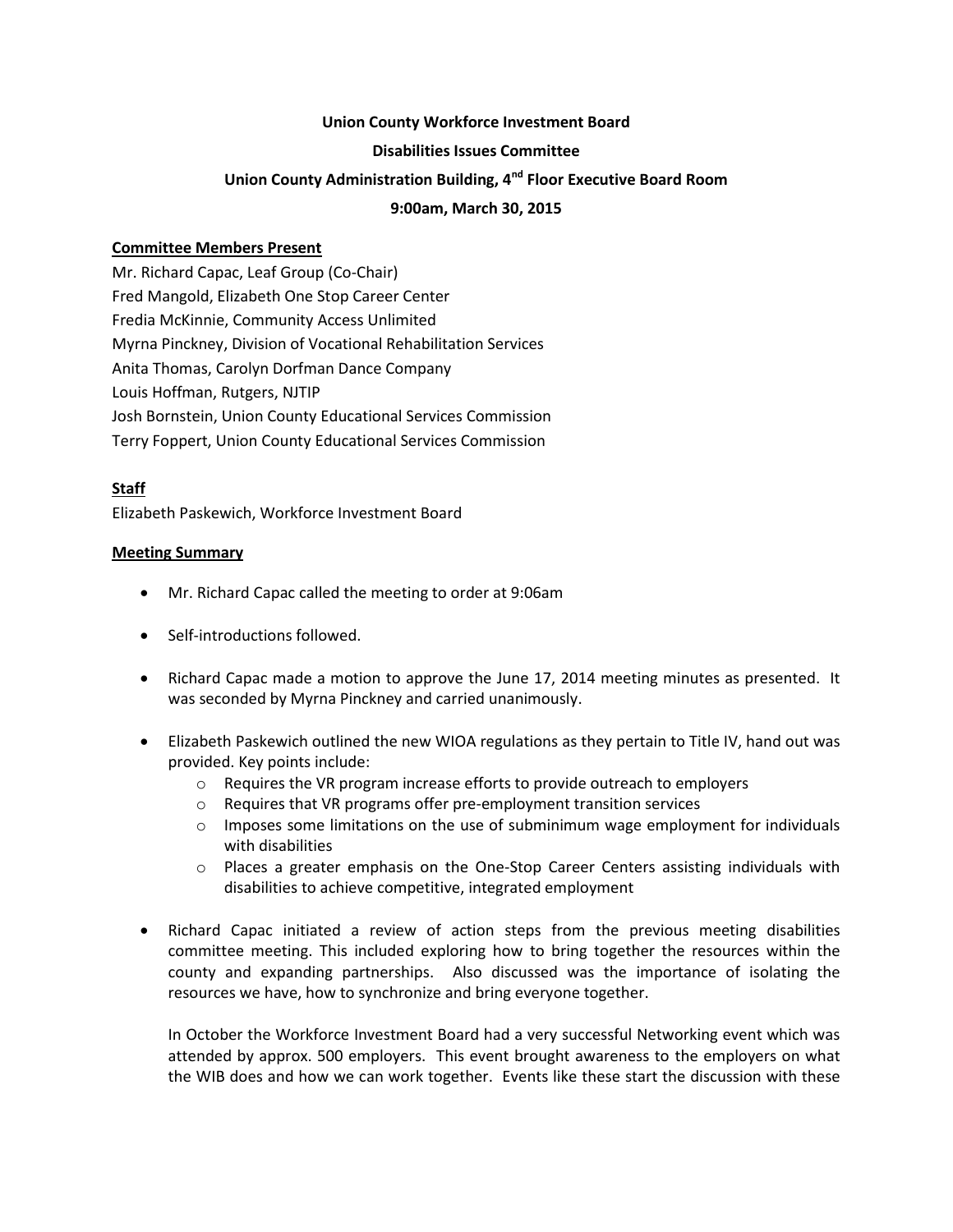employers on what initiatives the WIB has and how we can work together to help the community, starting the process of developing new partnerships.

Previous action items also include revisiting the discussion if providing incentives to employers would increase employer participation in working with our county's workforce.

- Discussion followed regarding what values the attending Organizations bring to the Disabilities Committee.
	- o Terry Foppert, Superintendent, Union County Educational Services Commission (UCESC) started the discussion by providing an overview of the services provided by the UCESC. Currently they have many partnerships that aid in providing education, transition services, and employment training to students. These partnerships include:
		- Working with NJTIP to bring travel training opportunities to their clients.
		- Partnering with DVRS to create a model for transition to employment, the new model is scheduled to launch in September.
		- Forming relationships with healthcare providers such as Trinitas, to support those with mental health challenges.
		- **Running two alternative high school programs that serve approx. 180 students.**
		- Working with local school districts such as the Elizabeth Public Schools to enhance transitional services.

These partnerships are crucial in maximizing opportunities for all students throughout the county.

- o Josh Bornstein, Union County Education Services Commission elaborated that UCESC is in a unique position as they are able to work with all the school districts so closely. Organized cooperation is essential in keeping up with the demands placed on school districts, providing transitional services that are much needed. Mr. Bornstein also noted the importance of educating employers about the value providing a paid or unpaid internship. Breaking down barriers with employers would provide more opportunities for our students. Putting students into an integrated work environment while they are still in school will help in the transition to be integrated environment as an adult, this will help students understand how to behave and act as well as what the expectations are.
- o Myrna Pinckney of DVRS addresses the possible need to include a financial incentive to encourage employers to provide internships. The goal would be to convince employers that the ultimate reward is seeing what great employees these students would make.
- $\circ$  Anita Thomas with the Carolyn Dorfman Dance Company mentioned that the -New Jersey All Stars in Newark have a great program and relationship with sponsors and employers. In her situation Investors Savings Bank sponsored an intern to work with them. Through an "On boarding" process, an individual from the organization came out to her workplace ahead of time to ensure the workplace was ready for the intern. This can be helpful to employers who are a little hesitant as it provides one-on-one guidance.
- $\circ$  The committee discussed the importance of seamless transition from school to work, as well as the need to consider location of possible internships in proximity to the students. The suggestion of starting an Internship Bulletin was introduced. This